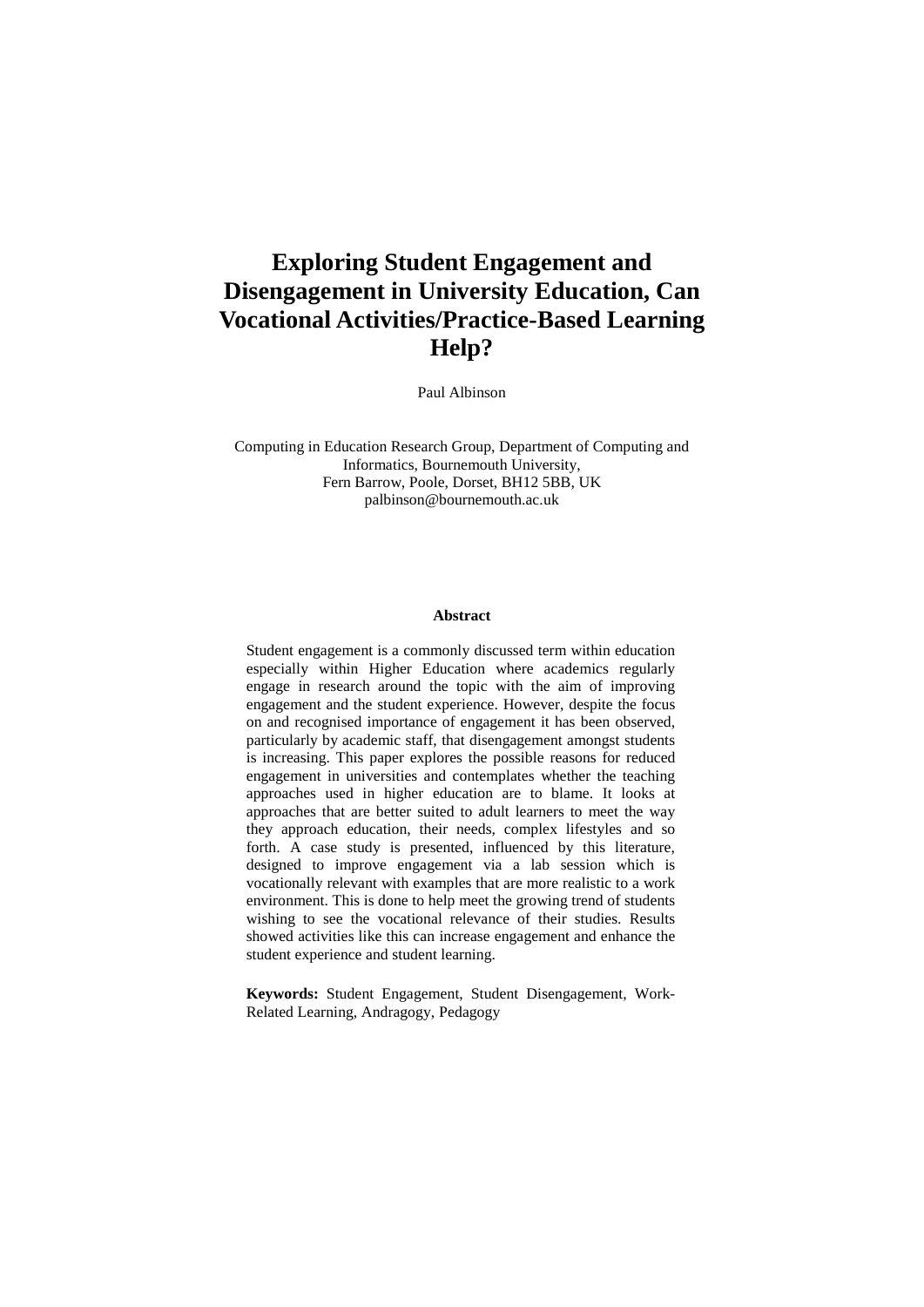## **1.0 Introduction**

Student engagement is a commonly discussed term within education especially within Higher Education where academics regularly engage in research around the topic with the aim of improving engagement and the student experience. There is no denying that engagement is important for academic success as research [1 & 2] has shown a clear link between them.

Despite the focus on and recognised importance of engagement it has been observed, particularly by academic staff, that disengagement amongst students is increasing. Research has found [2 & 3] an increasing trend of declining attendance and lack of engagement within lessons. A key influence appears to be students' attitudes to learning shifting away from viewing education as an intellectual challenge and seeing value in the pursuit of knowledge towards being goaloriented, typically influenced by work pressures and ambitions, and a desire to see a value in what they are learning (echoing the work by Knowles et al. [4]). Additionally, students' complex lifestyles can influence attendance and engagement with competing demands for their time such as work and family commitments (especially relevant for mature students who are more likely to have such pressures). Therefore, with a change in student attitudes to learning and an increased focus on work perhaps teaching should adapt accordingly?

This paper begins by exploring approaches to teaching to meet the needs of modern students with the aim of improving student engagement and student experiences. It then presents a case study, influenced by this literature, designed to improve engagement via a lab session which is vocationally relevant with examples that are more realistic to a work environment.

## **2.0 Engagement and Disengagement**

As discussed, increasing student engagement and reducing disengagement within lessons is a key goal for educators, but what do these terms mean and what can we learn from defining them?

### **2.1 Engagement**

As Baron and Corbin [2] discuss, different stakeholders view student engagement from different perspectives. Educational institutions and researchers ponder how student engagement can improve students' university experiences and academic achievements whereas policy makers use it to measure universities' performance. However, despite student engagement being a ubiquitous term there is little agreement on its definition.

Some scholars [5, 6 & 7] for example relate engagement to participation and how active students are in the classroom. Others  $[8 \& 9]$  link engagement with energy (devoting energy to education), while some consider active participation in the university community as a vital part of effective student engagement  $[10 \& 11]$ .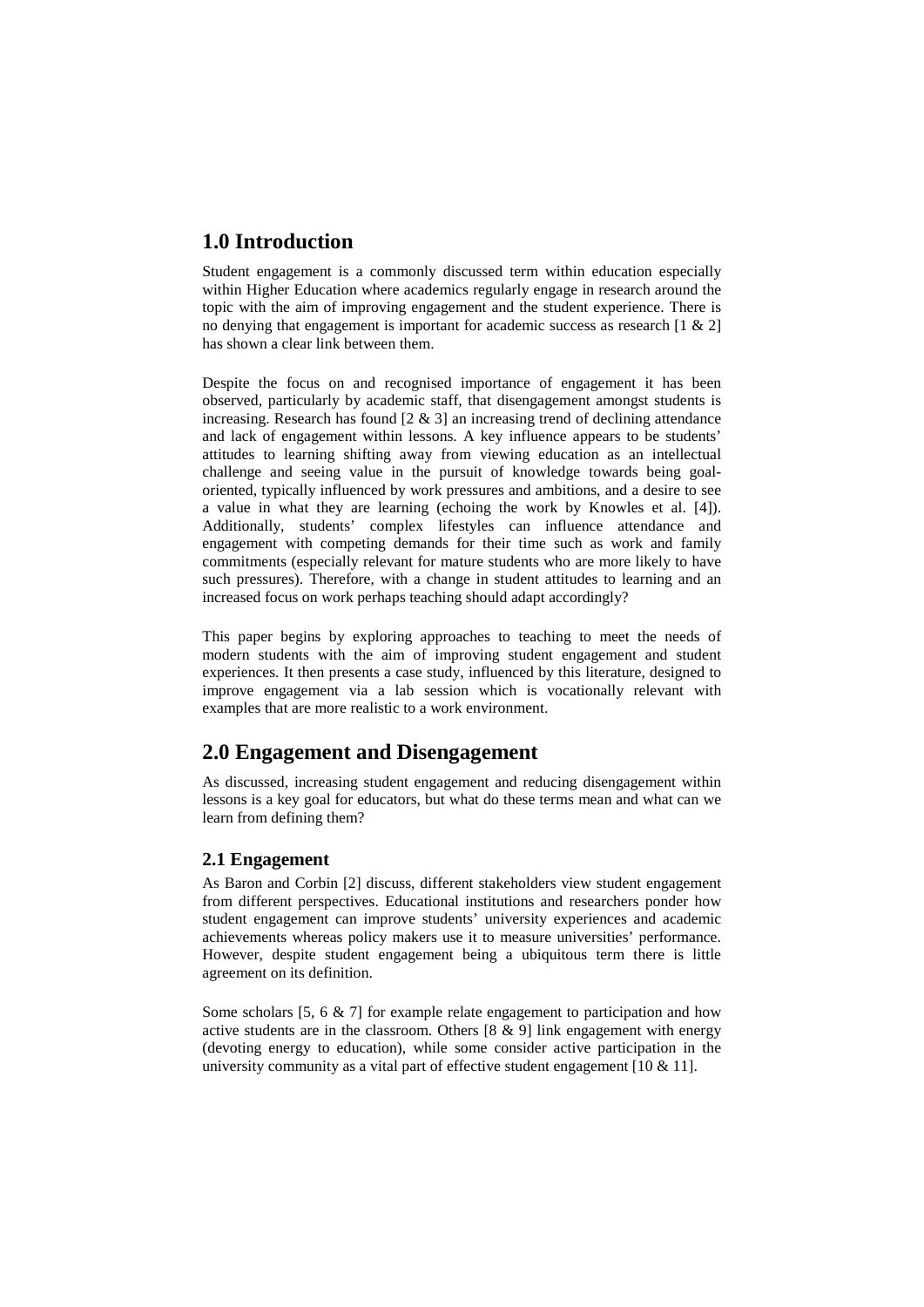Some studies [2] have considered engagement in greater detail by splitting it into different types: Behavioural Engagement (how students behave in class), Emotional Engagement (emotions/feelings about learning), and Cognitive Engagement (mental preparation and motivation). Some definitions seem to relate to one of these types (for example Schaufeli et al. [12] refers to emotional engagement while Booth [15] refers to behavioural engagement) but perhaps to fully describe engagement a definition should address all three types?

With so many different definitions of engagement various studies [2, 13 & 14] discuss how this makes measuring engagement difficult. Baron and Corbin [2] came to the conclusion that the reason why there is little agreement among definitions of engagement is they only describe parts of student engagement and approaches to measure it and a wider all-encompassing definition and approach to measure it is required:

*"…we propose a definition that combines the individual's state of mind with a sense of community. Thus, the definition by Schaufeli et al. [12], together with definitions that emphasise community and social engagement, capture individual engagement for us. Therefore, we suggest that the engaged student is the student who has a positive, fulfilling and work-related state of mind that is characterised by vigour, dedication and absorption and who views him or herself as belonging to, and an active participant in, his or her learning communities." [2]*

#### **2.2 Disengagement**

It is not just a lack of engagement that is an issue, many academics comment on how they have observed an increase in disengagement with issues such as students wishing to spend as little time as possible on campus, doing minimal work (a surface learning approach), minimal participation, poor attendance, reliance on teaching materials and reluctance to do any self-study, etc. [15 & 16].

As Baron and Corbin [2] explain it is clear from this evidence that for engagement initiatives to succeed one must identify reasons for disengagement. The most frequently cited reasons are students' increasingly complex lives and the effect this has on the relationship between universities and students [2]. This complexity is due to new relationships between work and study, an increasingly market-driven HE environment, and students increased expectations and priorities [17].

This complexity and time pressures can make it difficult for students to fully participate in the university community which is a concern as research [2] has shown a direct link between academic engagement and engagement with the university community.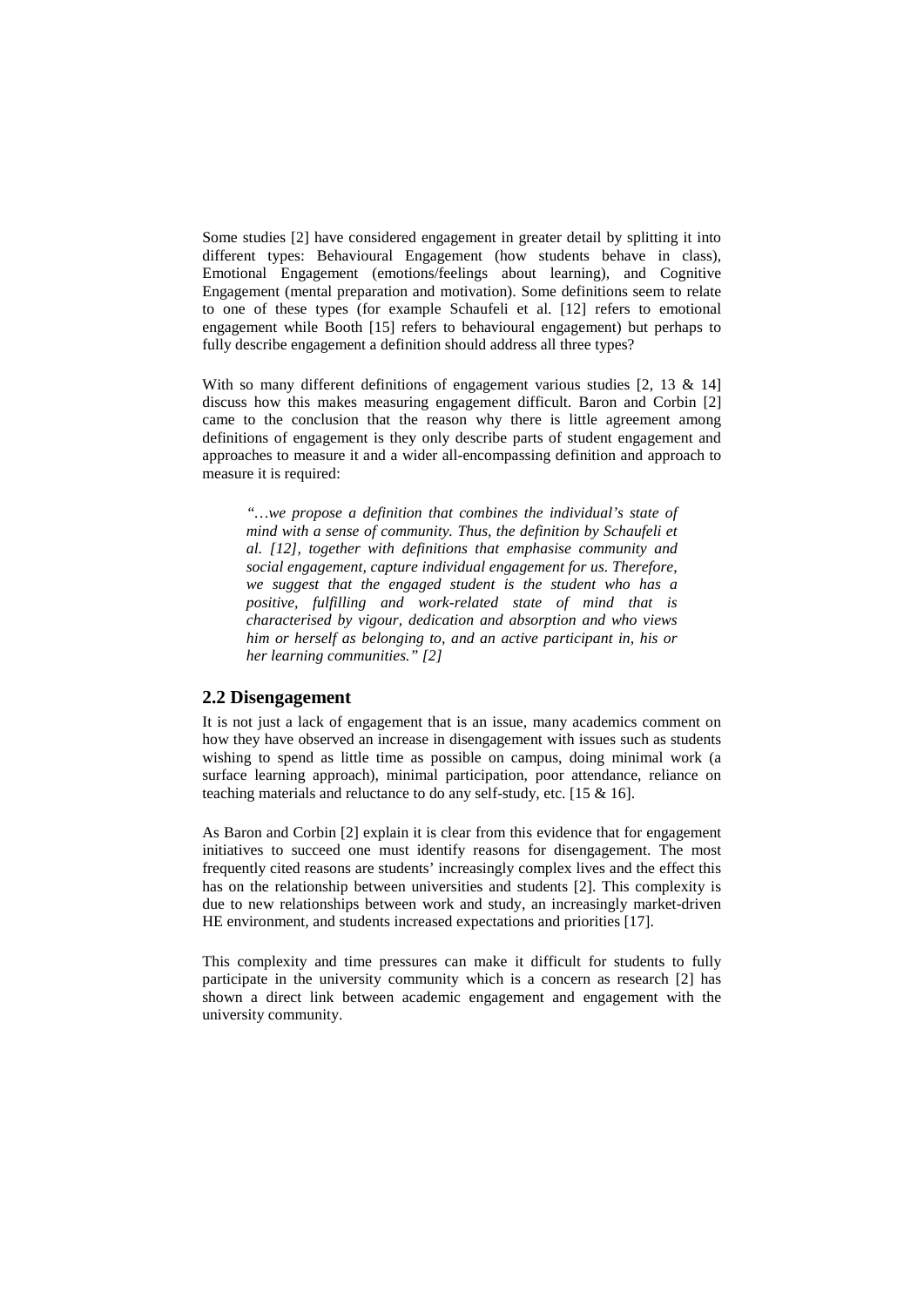#### **2.3 Summary**

Therefore, in summary academic engagement involves students who are willing to participate fully with the university experience to not only participate within class but to engage with the wider university community and other learning opportunities available via self-study, networking, work-experience, etc. Students will be dedicated to their studies devoting significant amounts of energy into education to gain the maximum benefits from it. This dedication will require students to battle with factors that cause disengagement such as the complexities involved with modern life that may put demands on their time.

Therefore, while engagement is desired and the benefits for academic success and a good student experience are clear, the challenge is to find a way to foster academic engagement (and naturally encouraging increased attendance) in a way that meets the needs of adult learners and is suitable for students with complex lives and limited time to study. The presented case study shows one such approach.

## **3.0 Learning Theories, Approaches and Styles**

A variety of literature has explored the ways students learn and considered whether the current way we teach adults (such as in a university) is the best approach for their learning needs and styles. Massingham and Herrington [3] for example discuss how students' attitudes to learning has shifted away from viewing education as an intellectual challenge and seeing value in the pursuit of knowledge towards being goal-oriented, typically influenced by work pressures and ambitions, and a desire to see a value in what they are learning. This therefore casts doubt on whether the pedagogy/teacher-focused approach to learning typically used in universities, such as use of the lecture format (or similarly instructional based seminars) where students sit passively receiving information, is no longer fit for purpose for teaching modern day students and whether university teaching should be adapted accordingly. The goal-oriented nature of students discussed fits in with the work on andragogy (student-centred learning) by Knowles et al. [4] thus suggesting perhaps an andragogy approach is more suitable.

#### **3.1 Adult Learning: Andragogy versus Pedagogy**

Although adult learning has existed for centuries until recently little has been researched about how to teach adults. However, teachers have always tended to teach adults differently to children as they realise they would benefit from a different style of teaching. They recognise teaching adults should be inquiry based to help students actively learn for themselves rather than passive learning where knowledge is dictated; this forms the basis for modern adult learning [4].

Teaching evolved through schools for teaching children and teachers developed an approach to teaching known as Pedagogy "literally meaning 'the art and science of teaching children,' (derived from the Greek words paid, meaning 'child,' and agogus, meaning 'leader of')" [4]. The pedagogic model [4] makes the teacher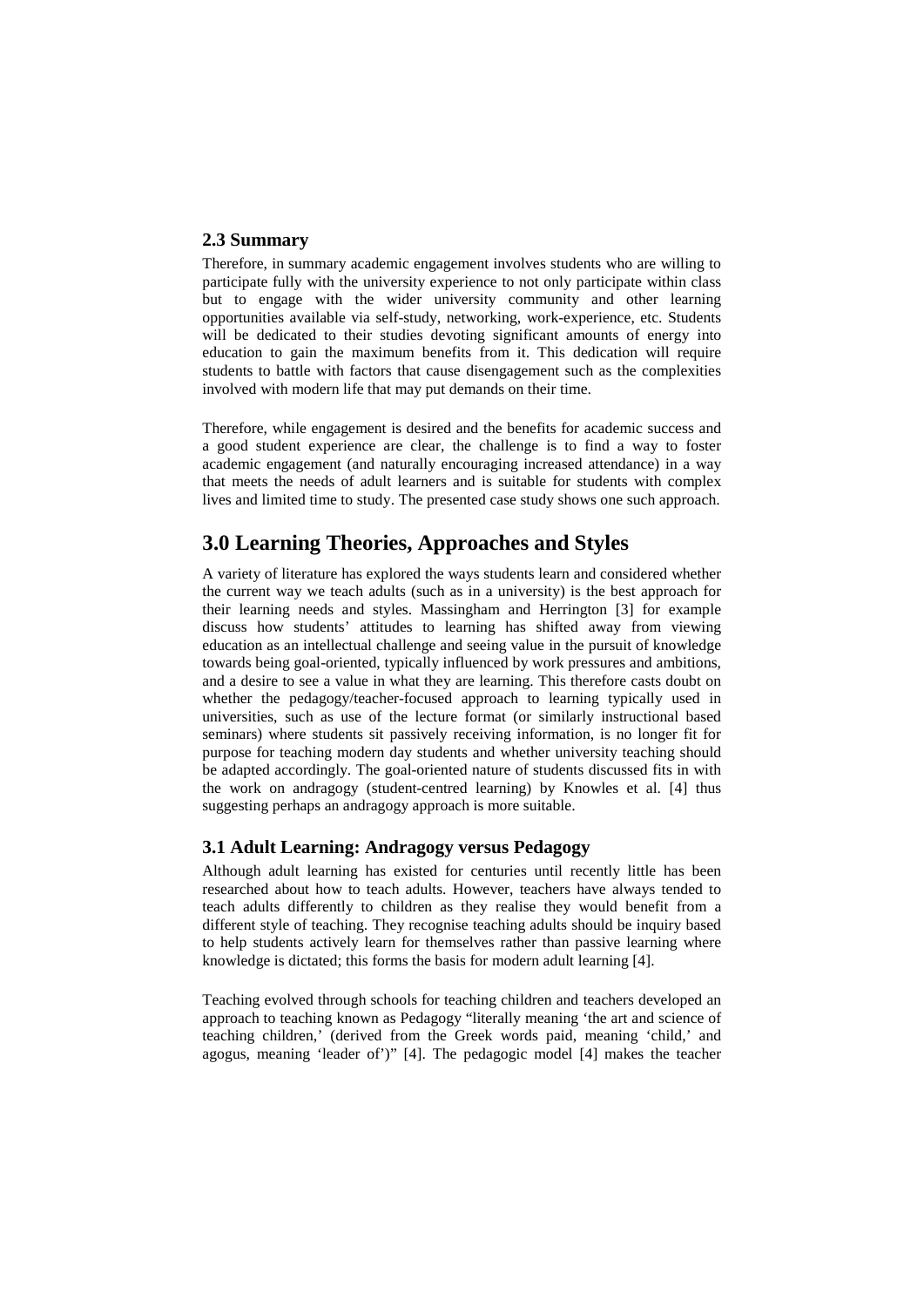responsible for students' learning: how teaching occurs, what, when and why topics are covered, defining assessment etc. It assumes that learners are dependent personalities who attend classes because they are told it is necessary, that they only require specific knowledge to pass the course (a subject-centred orientation to learning) and have no interest in why they are studying it. Students' prior experience and knowledge is of little value and is ignored in favour of the teacher or other scholar's experiences and knowledge.

However as teaching evolved scholars began to realise adults learn differently to children and queried whether an alternative approach to pedagogy would be better for teaching them. It became clear that an integrated framework to define adult learning was necessary. The term andragogy was used, meaning the "art and science of helping adults learn" [4]. A key figure in the development of adult learning theory was Malcolm Knowles [4] who investigated andragogy and developed assumptions based on it; his work helped significantly in the popularisation and adoption of andragogy.

Knowles [4] stated certain assumptions about adult learning as the defining characteristics of andragogy. Adult learners desire independence and to be seen as capable of self-direction, are self-motivated, and use education to meet their goals. They need to see relevance in why they are being taught something; for example, how could it be used, is it relevant to their lives and ideally their chosen career, etc.? Adults have a wider variety of prior experiences and knowledge than children (because they have lived longer) and consequently there will be more differences within groups of adult learners; they will have varied learning styles, motivations, backgrounds, goals, interests, etc. Therefore, teaching should take into account these differences and value students' prior experiences and knowledge so that students can relate new content to these to aid their understanding.

Andragogy takes into account Knowles' andragogical assumptions [4] and advocates that the student is central to the learning process which is similar to the concept of student-centred learning [4 & 18]. The key concept is for students to construct their own understanding and direct their learning; the teacher's role is to facilitate the students learning rather than the teacher-centred pedagogy approach where the teacher dictates how and what the students learn. Andragogy assumes learners are self-motivated and use education to meet their goals which is opposite to pedagogy's approach which assumes students are dependent personalities who attend classes because they are told it is necessary. Also opposite to pedagogy, students' experiences and knowledge are valued in andragogy and become part of the learning process.

In general adults prefer the andragogy approach as it appeals to their learning preferences and desire for independence, self-direction and self-learning. However, it is appropriate to use pedagogy in some situations such as to introduce entirely new topics regardless of age as students are unlikely to have any prior knowledge or experience of the new content so would need a teacher to explain it. As learners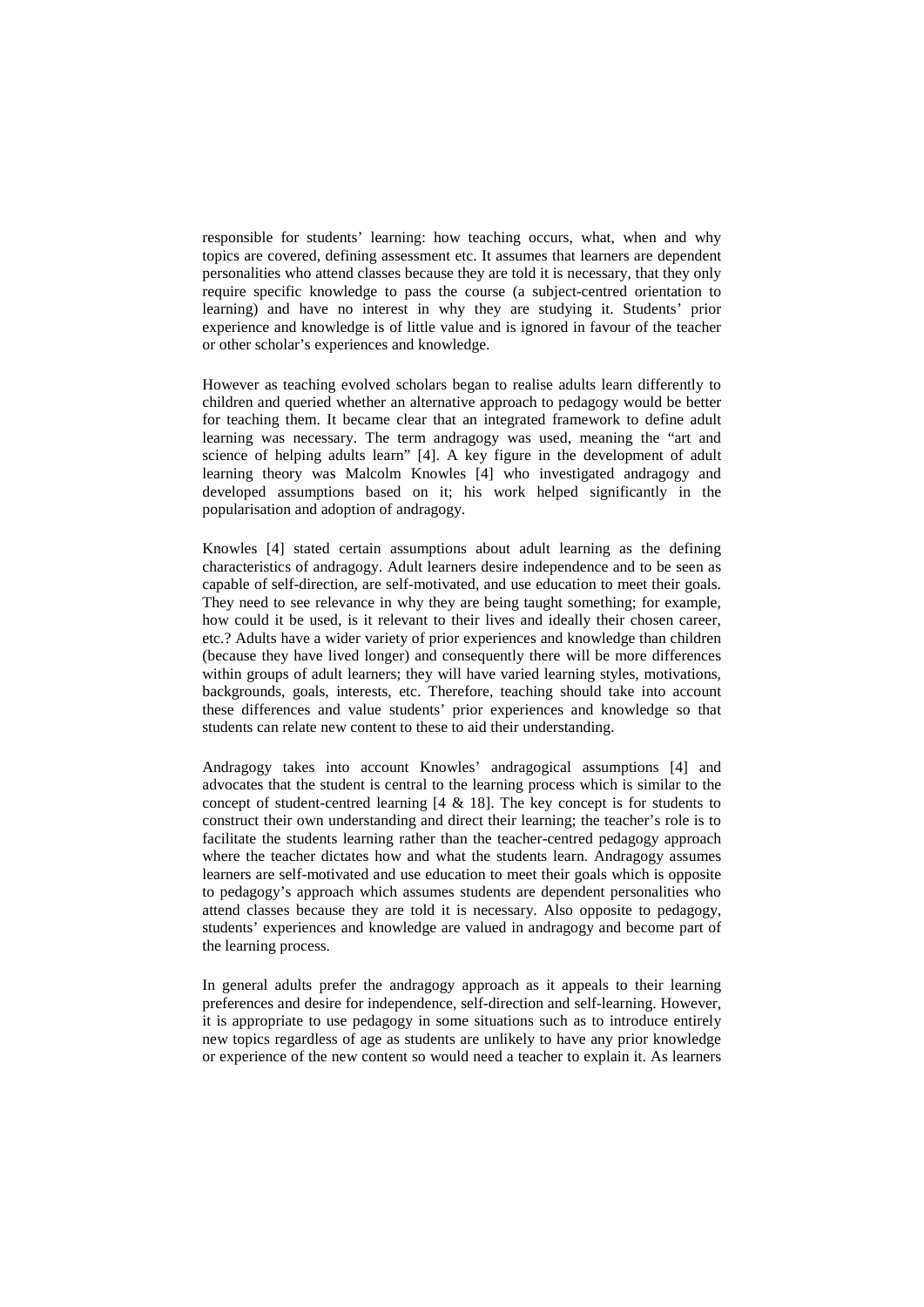mature they become less dependent and teaching that allows independence/selfdirected study becomes more useful [4]. Therefore, as study increases and dependence decreases a pedagogy approach becomes increasingly inappropriate and an andragogy approach becomes more suitable.

Therefore, an andragogy student-centred approach to teaching should appeal to modern day students goal-oriented attitudes to learning and their need to see value in what they are studying. It can also help with their work-related ambitions, allows for flexibility to fit study around students' complex lifestyles and is well supported with the availability of modern technology and teaching resources.

#### **3.2 Learning Theories**

Similarly, there are many learning theories and approaches to teaching which will now be considered in relation to adult learning. Constructivist and humanist theories influenced Knowles' andragogical assumptions and clearly match the ideals of andragogy. They are suitable for teaching adults as they allow learners to influence the learning process and their knowledge and experiences are valued which is desired by adult learners. They can also be considered for teaching children just adults will have a larger quantity of experiences and knowledge to draw on. Similarly, as cognitivism helps learners develop their own understanding of a concept rather than being told the teachers interpretation of the concept it aligns with andragogy and adults' desires for self-learning. Behaviourism does not naturally fit with andragogy or the desires of adult learners as it treats learners as dependents with no free will and dictates how they will learn. Finally, social learning theory is not specifically aimed at children or adults or the ideals of pedagogy or andragogy. It draws on behaviourism which aligns with pedagogy, and cognitivism which mainly aligns with andragogy. However, it is a studentcentred approach so links well with andragogy and the desires of adult learners.

## **4.0 Case Study**

In response to observed engagement problems discussed above a case study was created to investigate if knowledge about engagement, disengagement and adult learning can be used to improve engagement in a lab session. It involved creating a lab session which is vocationally relevant with examples that are more realistic to a work environment than a traditional lab session. This approach should help improve engagement as research [2 & 14] has found increasingly students are looking for how university can help them with employment and how content covered is relevant to employment; consequently, universities are focusing on work-based/work-related learning and promoting courses' vocational value.

The lab session was designed to accompany the security lecture of the Web Technology Integration (WTI) unit for second year undergraduates to help them understand the topics the lecture covered. The lecture looks at vulnerabilities within web pages and approaches to solve them and the current/existing lab session involves students using code to test some of the vulnerabilities covered. The case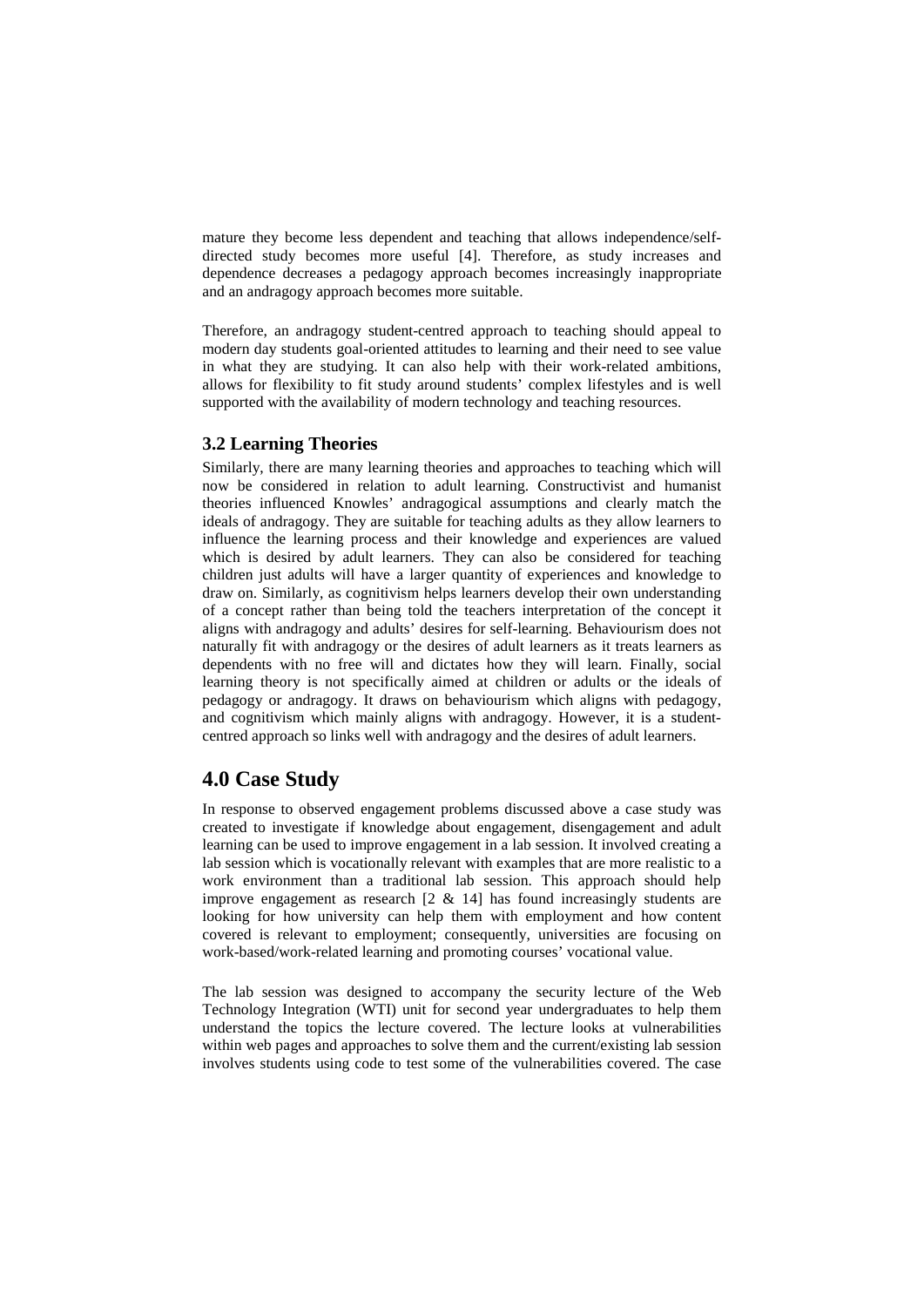study's new lab session differs from the existing lab session by focusing on identification of security problems via some ethical hacking group activities. These activities are based around a website specifically created for the lab session which has some basic security flaws/vulnerabilities and the groups try to break into the site thus taking on the role of an ethical hacker (i.e. someone who tests for security weaknesses in systems). The existing and new labs will complement each other by looking at security from different angles, defence (existing) and attack (new).

It was originally intended that the new case study lab would replace the existing lab session but due to it being a trial it was felt it should be an additional optional session instead; this was because a) due to timing of the experiment it hadn't been planned into the teaching scheme and b) management felt trials should be optional sessions. The new lab was designed as a standalone session to allow any student to attend even if they hadn't attended the regular security lessons yet.

Unfortunately, due to various reasons the security lecture would occur after the new lab so the lab session started with a mini-lecture to provide students with the necessary knowledge to complete the tasks. It also included content for a discussion afterwards on defence to resolve vulnerabilities discovered while doing the tasks. The mini-lecture was useful for providing students with reference material for clarifying or refreshing knowledge/understanding and for assisting with lab tasks and revision; it did however reduce time for completing tasks.

The lecture slides and the lab worksheet could be downloaded from the accompanying website for the students to use. Having these resources available to download helps with diversity [19, 20 & 21] as students with different learning needs and styles can access the materials whenever they require them to help address their learning needs and preferred learning style. For example, it allows students: to read the materials at a pace suitable for them and to make adjustments to address their learning needs and preferred learning style (such as to increase text size, change colours, use a screen reader etc.), to reread/reuse the content to help them with the tasks and revision, etc.

Ideally resources such as lecture slides and lab worksheets should be available before teaching sessions to allow students to prepare for the sessions should they wish. This is especially useful for those with learning difficulties who may for example find reading difficult so would appreciate extra time to read lesson content. Unfortunately, this wasn't possible for this session as it was designed to be a challenge to complete within the session; however, this is not very inclusive so a way of helping students with learning difficulties without ruining the challenge aspect, such as providing a list of key topics to research, should have been considered.

The tasks were designed to be completed in groups of 3 to a) simulate a development team in a work environment, b) to develop team-working skills, and c) to allow students to help each other to achieve more in the time available.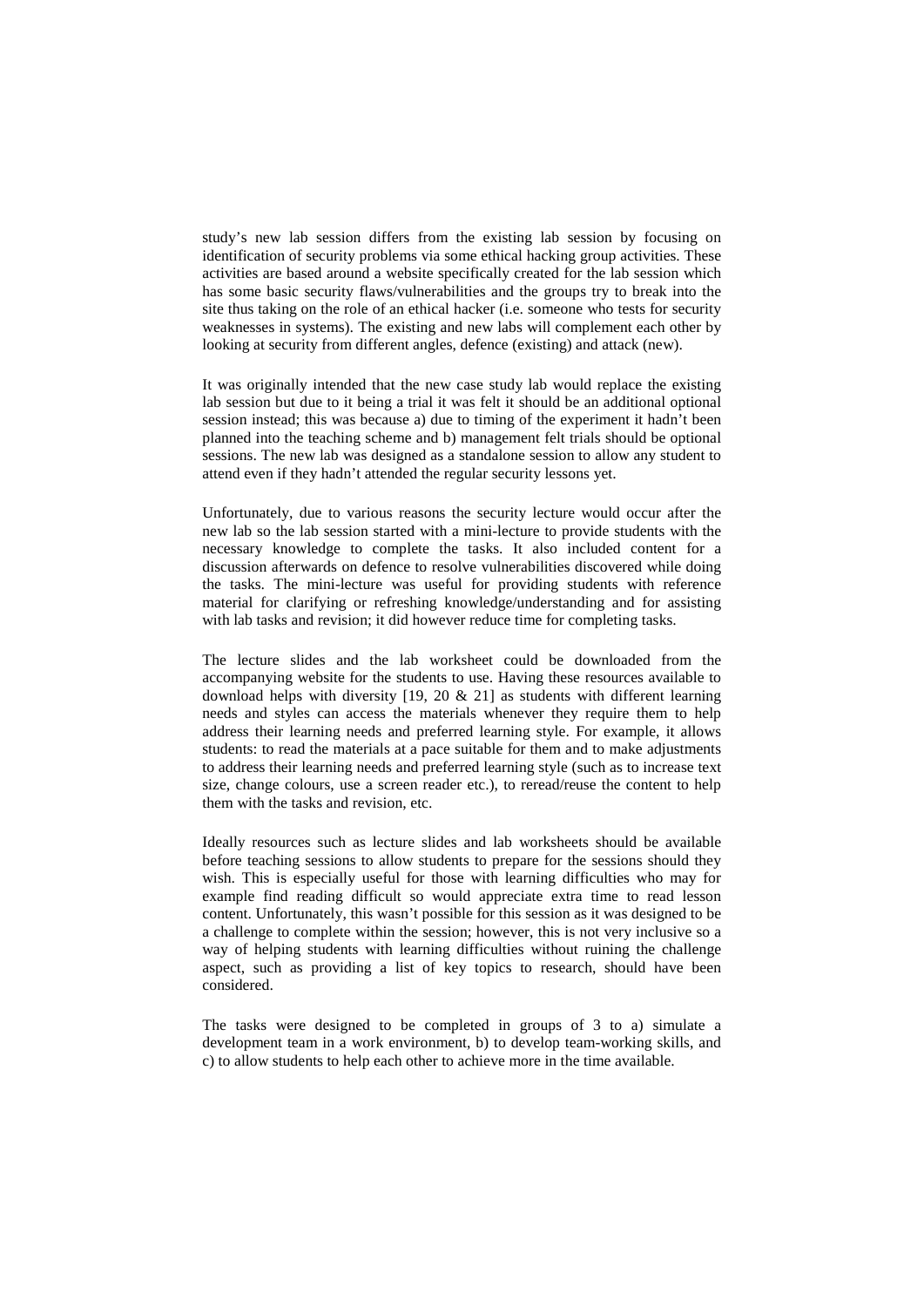The students were given 20 minutes to complete the tasks. This was followed by a discussion on what the students learned and how to resolve identified vulnerabilities. Next the students were asked to fill in a feedback questionnaire/survey followed by a discussion on if the session was useful and how they could use their new knowledge to enhance their assignment website to achieve higher marks. The lesson plan, lab worksheet and full survey results can be requested from the paper's author via email.

The session's feedback survey was completed anonymously and asked for opinions on statements regarding learning and understanding, session organisation, general opinions, and views on the case study lab versus regular lab sessions; possible answers/responses were Strongly Disagree, Disagree, Agree and Strongly Agree. There was also a free text box for any comments students wished to make about the session such as things they liked or disliked, areas that could be improved etc.

The reason for equal positive and negative responses was to force students to think more carefully about their answers and to avoid indecision and the temptation of answering with the middle/neutral option; Albinson [22] found that when surveys have middle/neutral answers people are tempted to choose that to avoid making decisions. On reflection this was not suitable for all questions as for some, such as comparing the new lab to regular labs, opinions could feasibly be the same i.e. they have no preference for either style of lab.

## **5.0 Application of Literature to the Case Study**

The new lab focuses on work-related tasks in a simulated work environment which allows students to take on the role of an ethical hacker to show them how knowledge learned is useful in the real-world. This appeals to adult learners' desires for vocational relevance in their studies [2 & 14] and the needs of modern students and their complex lives [2], shows how knowledge taught/learned is valuable and applies to students' lives, and follows Knowles' andragogical assumptions and recommendations [4].

In general, the lab matches social learning theory as it involves learning in a social context and interactions with other students. It also has links with cognitivist, constructivist and humanist learning theories as it allows learners to influence the learning process, respects their independence, and values their knowledge and experiences. This is achieved via group tasks, discussions during group work and the teacher-led discussions. Also by working on tasks that explore the role of an ethical hacker students can construct their own meanings/definitions of topics the tasks cover and see how they are useful and relevant. The cognitivist recommendation of breaking down concepts into smaller parts to aid understanding/cognition was not used in the mini-lecture due to the additional time this requires and there was limited time available. However, it was used in some parts of the session such as when students needed further explanations where breaking down a concept into smaller parts was useful. Also the tasks reinforced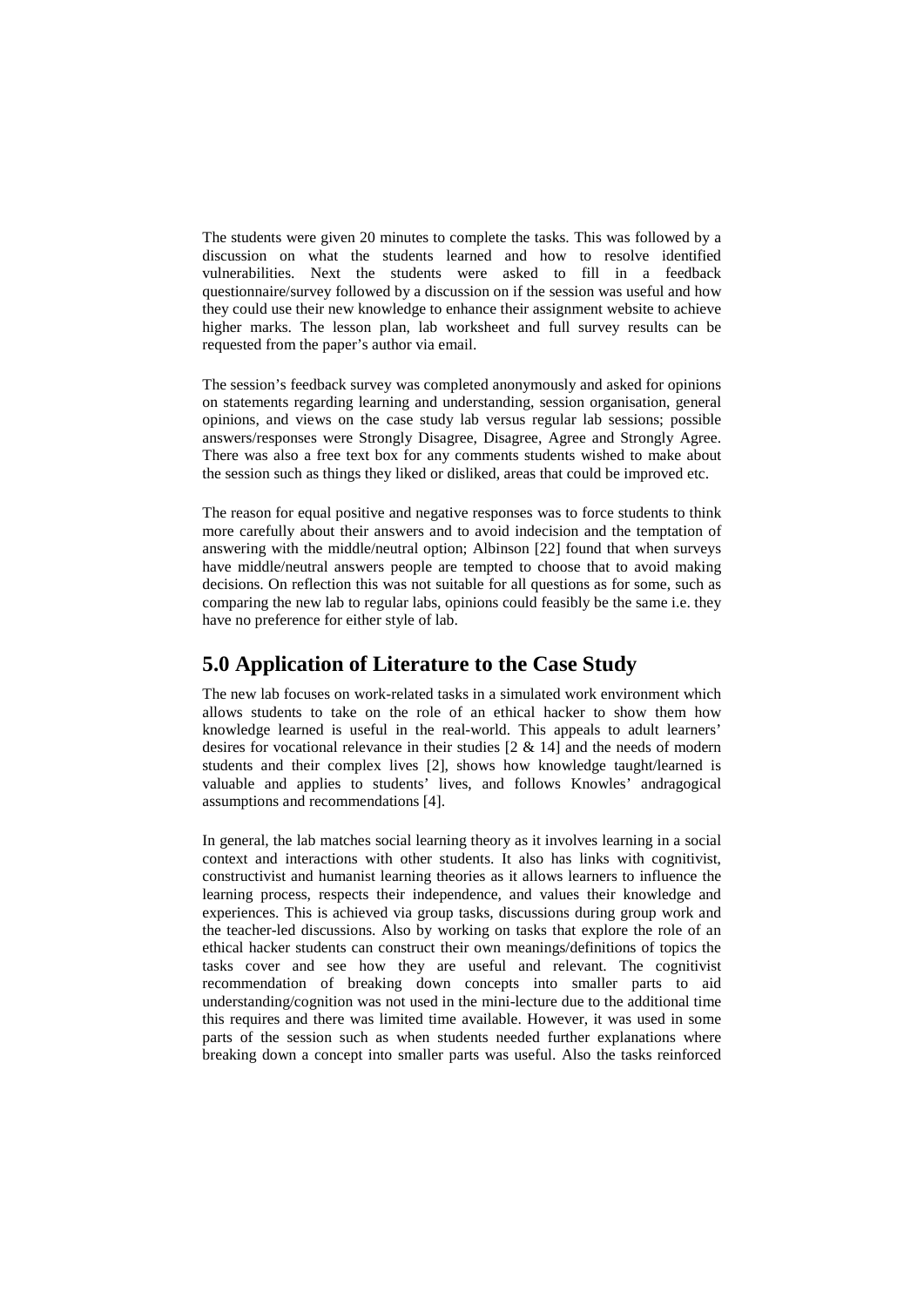learning to aid understanding and memory recall. These approaches meet the desires of adult learners and principles of andragogy, and aids motivation. Behaviourism was purposely avoided because it focuses on the teacher taking full responsibility for the learning process and does not respect student's free will or allow self-directed learning so is inappropriate for adult education [4].

## **6.0 Results**

The results from the student feedback survey were overall positive with the majority of responses (92%) being agree or strongly agree. Additional comments and unit leader feedback (omitted to save space) were also all positive. These and full survey responses can be requested from the author via email.

### **6.1 Learning and Understanding**

Responses relating to learning and understanding were all positive: 61.54% strongly agreed and 38.46% agreed the session helped them understand web security better; there was however a little less positivity on the session improving their understanding of ethical hacking with only 30.77% strongly agreeing to the statement but 69.23% agreed it helped them.

#### **6.2 Session Organisation**

The majority of students (53.85%) strongly agreed that the session was well organised and the rest agreed (46.15%). Attitudes on the lab materials (worksheet and corresponding lecture) were a little more mixed: the majority agreed they were clear and informative (53.85%) with the rest strongly agreeing (46.15%); however, when asked about if the information was presented in a concise way some students disagreed (7.69%) and only 30.77% strongly agreed but the rest however agreed with the statement (61.54%). Unfortunately, there were no other questions that explored the reasons for this negativity and no comments were made about it either. Responses to related questions don't provide any insight either and some could be seen as conflicting; students say the content is clear and informative which could be due to longer explanations so while not concise it is useful for aiding understanding. However, these factors are not mutually exclusive so conciseness could be improved while maintaining clarity and necessary detail; perhaps by highlighting the main detail to show what is vital with the extra detail being kept for those that need it.

#### **6.3 General Opinions**

When asked more general questions about their opinions of the lab session responses were more varied. When asked if the lab would make them better web developers or designers 38.46% agreed and an equal amount strongly agreed yet 23.08% disagreed. This is surprising considering there was no negativity when asked if the lab improved their understanding of web security and ethical hacking thus suggesting some students realised they learned information about these subjects but failed to see the value to it. The answers to the statement about if the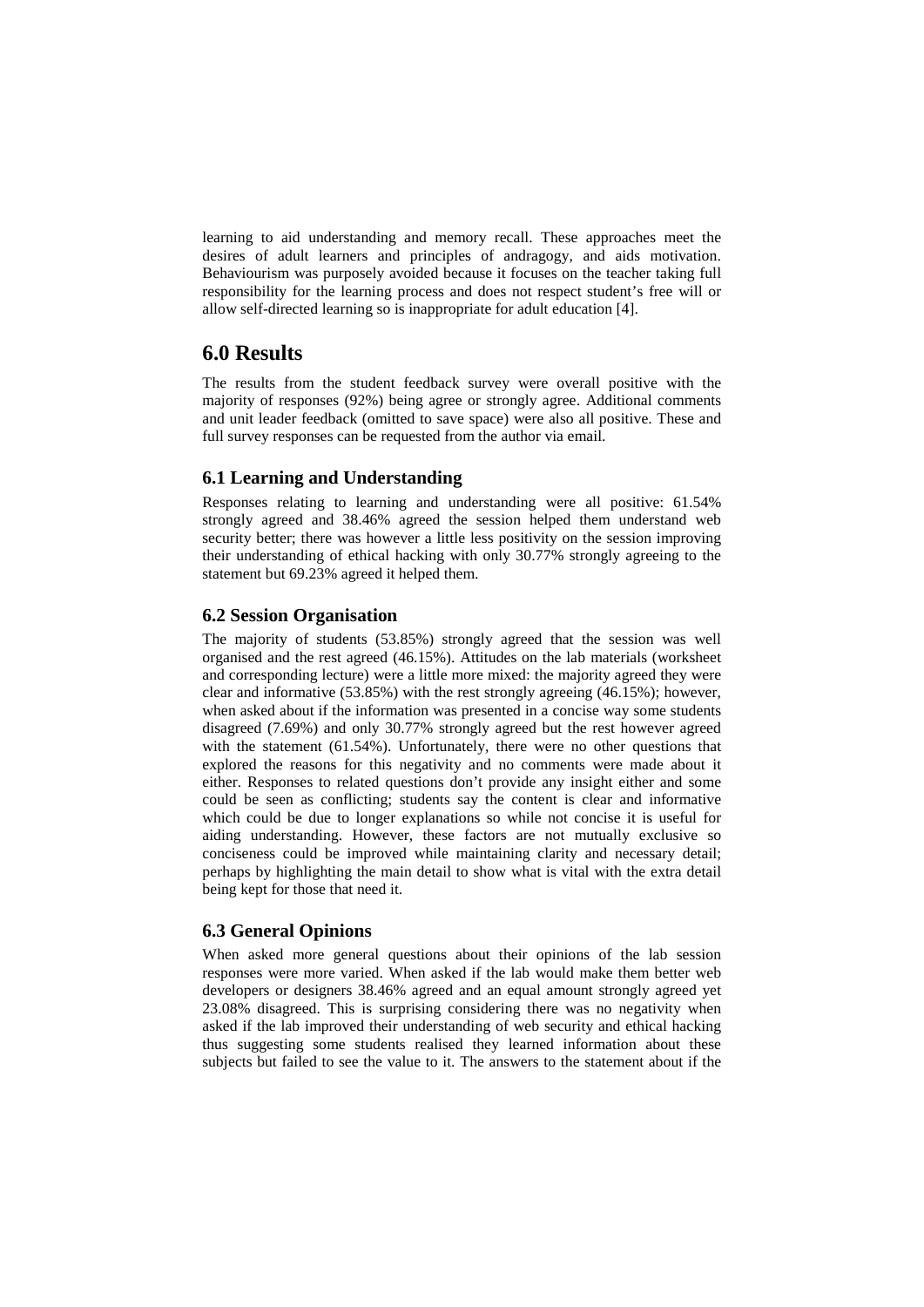session was valuable and worth attending also contradicted this as there was no negativity on the responses with the majority strongly agreeing (53.85%) and the rest agreeing. Also contradictory was that all opinions were positive about if the session should be repeated in future years with 53.85% agreeing and 46.15% strongly agreeing. Additionally, the majority of students were positive that the lab would help them improve their assignment work with 61.54% strongly agreeing and 30.77% agreeing thus also showing they understood its value; however, 7.96% disagreed showing this was not the case for them.

#### **6.4 The New Lab versus Regular Labs**

Two questions compared the new lab, being a different style, to regular labs. One student didn't answer either of these questions perhaps believing none of the possible responses represented their opinion. It was perhaps an oversight not to allow a neutral response for these questions as students could feasibly have no preference over the style of labs. This could also mean some responses for these questions may be invalid/irrelevant as students may not be committed to the answer given and desired a neutral response option.

When asked about if they learned more in the lab than regular lab sessions the largest response was agree (46.15%), and 23.08% strongly agreed, however some disagreed (23.08%), and 7.69% gave no answer. When asked about if they enjoyed the lab more than regular labs the majority agreed (76.92%) and disagree, strongly agree and no answer responses all had 7.69% each. Thus these answers are a strong endorsement of the session's approach/style in comparison to regular lab sessions.

### **7.0 Discussion and Future Improvements**

Feedback was overall positive and shows the aims have been met. Observations showed students were engaged and their survey responses show they enjoyed the lab and overall saw value in it. Additionally, the survey results and the teacher-led discussion show students felt they learned the skills the lab aimed to teach and that it would help them improve their assignments. Observations also showed students understood the topics covered and were capable of doing the tasks. The aim of creating a session that could be used for the WTI unit was successful as the WTI unit leader felt it was worth repeating in future. Interestingly there were no strongly disagree responses for any survey question further adding to the conclusion the lab was a success. However, it was only 1 short session with a small amount of students therefore to properly assess this approach a wider sample over multiple sessions would be advantageous. A future plan is to try the approach over multiple lessons for all students studying the WTI unit. This will provide a larger sample size, the ability to assess progress over a longer period including use of more complex assessment, and more results to allow for a deeper analysis to take place.

Ideally students should be given the opportunity to continue working on lab work after the lab session and be able to use it for revision. However, the website used for the case study lab was placed on a temporary server and was only available for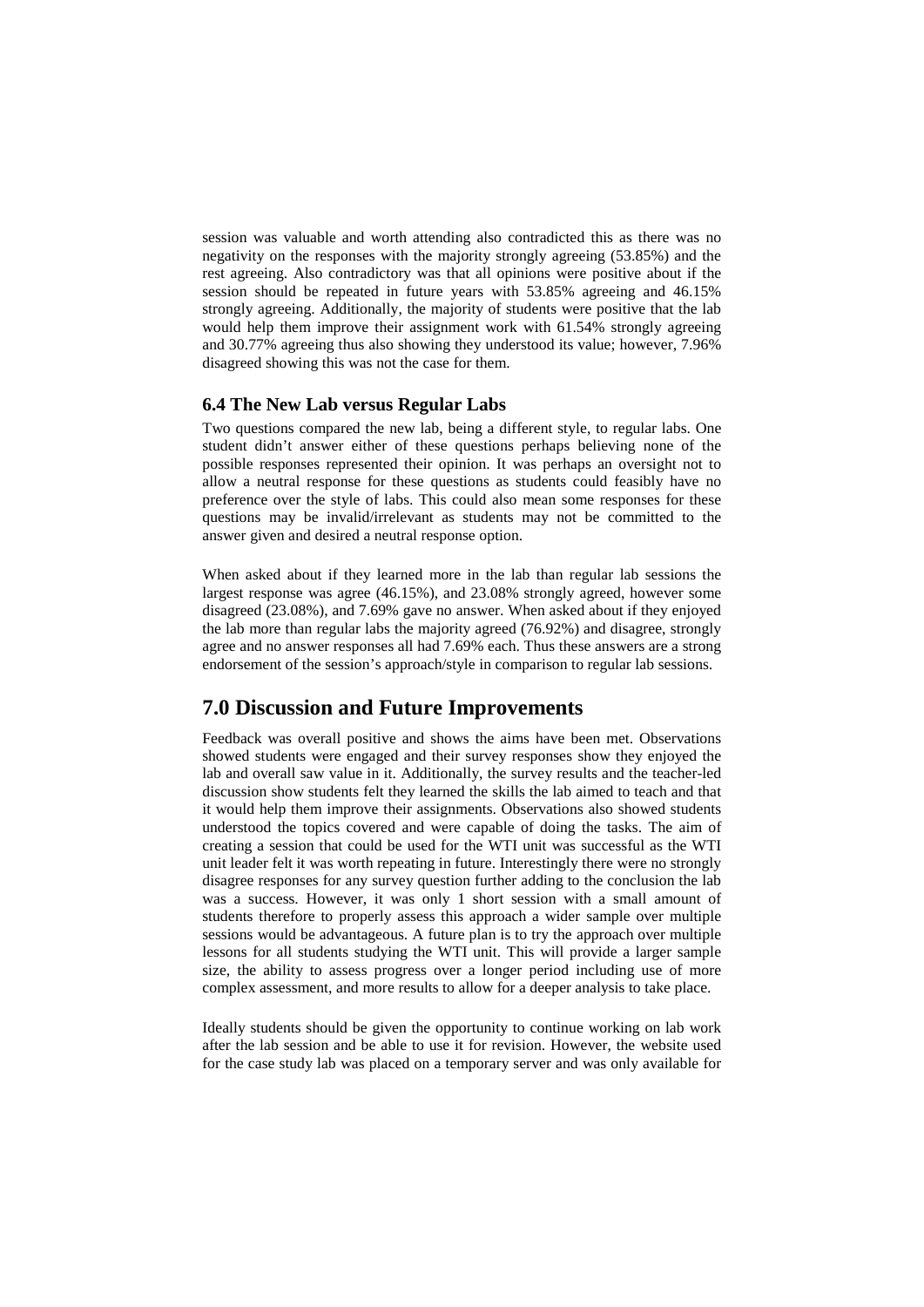the week of the lab. This was due to the lab being a trial, a need to quickly create the server, and for it to be a stand-alone server due to the vulnerabilities in the website. A future improvement would be to investigate a more permanent solution to allow students to use the website anytime for task completion, revision and to practice hacking. Due to purposely making the website vulnerable to attack security will need to be considered and monitored carefully to avoid making the server itself vulnerable to attack. Also the server should be stand-alone/isolated in case its security is compromised.

## **8.0 Conclusion**

As discussed teaching adults is complex with many different approaches that can be used with numerous advantages and disadvantages. Keeping students engaged and avoiding disengagement can be difficult with students' complex lives [2] and many distractions making the problem worse. However, choosing the right teaching approach for the current situation and content you are teaching can help significantly. This paper presented one such way to improve a teaching session by making the session vocationally relevant with examples that are more realistic to a work environment. This makes use of a variety of learning theories, primarily social learning theory, and an andragogical approach to appeal to adult learners; adults like to see the relevance of content they are learning and tend to be vocationally focused so the session appealed to their desires and learning styles.

Results were overall positive and show real potential for sessions like this, however it was only 1 short session with a small amount of students therefore to properly assess this approach a wider sample over multiple sessions would be advantageous; as discussed a future plan is to do this to provide a larger sample size, the ability to assess progress over a longer period including use of more complex assessment, and more results to allow for a deeper analysis to take place.

### **9.0 References**

- 1 Salamonson Y, Andrew S, Everett B (2009). Academic engagement and disengagement as predictors of performance in pathophysiology among nursing students, Contemporary Nurse 32 (1 -2), 123–132.
- 2 Baron P & Corbin L (2012). Student engagement: rhetoric and reality, Higher Education Research & Development 31 (6), 759-772.
- 3 Massingham P & Herrington T (2006). Does Attendance Matter? An Examination of Student Attitudes, Participation, Performance and Attendance, Journal of University Teaching & Learning Practice 3 (2), 82-103.
- 4 Knowles M. S., Holton E. F., Swanson R. A., The Adult Learner: The Definitive Classic in Adult Education and Human Resource Development, 7th edition. Elsevier 2011, ISBN 978-1-85-617811-2
- 5 Ahlfeldt S, Mehta S, Sellnow T (2005). Measurement and analysis of student engagement in university classes where varying levels of PBL methods of instruction were in use, Higher Education Research and Development 24 (1), 5–20.